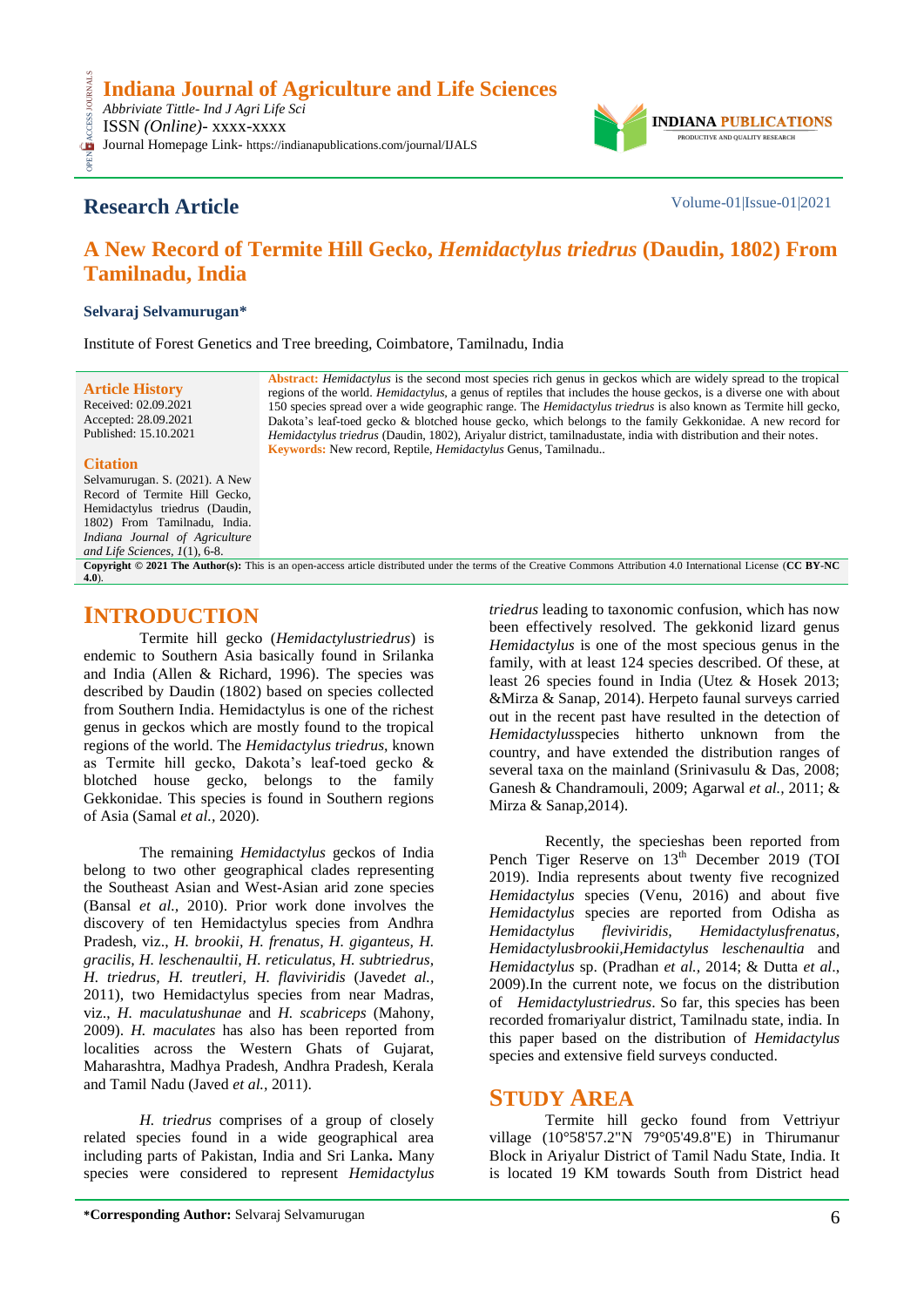quartersAriyalur. Near to 5 km reached famous longest river in Thirumanur. In this village temples are srimahamariamman, Lord murugan, sivantemple has celebrated every month Mahasivarathripoojas. Figure 1.showing study area vetriyur village, Ariyalurdistrict,

tamilnadu state, India. In This Place is in the border of the ariyalur district and Thanjavur District. In this species identified based on the photographs and captured on 13/06/2021 at 8.00 PM.



**Figure 1.** A map showing study area at vetriyur village, Ariyalur district, Tamilnadu state, India



**Figure 2.**Termite hill gecko*Hemidactylustriedrus*sp.

#### **DISCUSSIONS**

| Phylogenetic                                     |  |  | relationships |  | within |  |
|--------------------------------------------------|--|--|---------------|--|--------|--|
| Hemidactylus unveil a major endemic radiation in |  |  |               |  |        |  |

SouthAsia and largely concentrated in India and Sri Lanka (Bauer *et al.,* 2010). *H.triedrus* was considered to be extensive across India and Sri Lanka and parts of